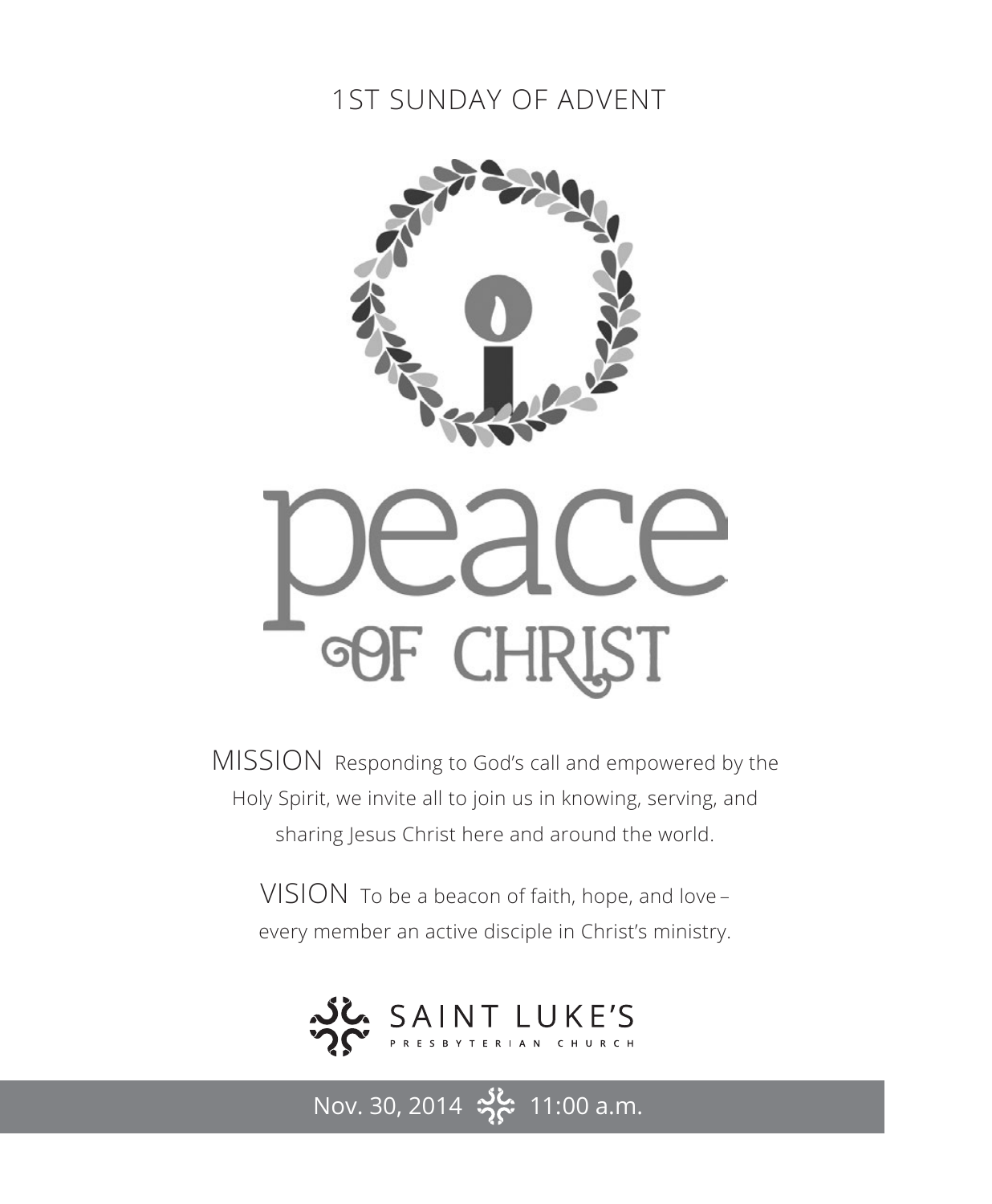

1978 Mount Vernon Road • Dunwoody, Georgia 30338 770.393.1424 • www.slpres.org

#### **November 30, 2014**

1st Sunday of Advent

#### **Liturgical Color:** Purple

*Purple marks the seasons of penitence and preparation, Advent and Lent.*

*The flowers are given in grateful appreciation of those who donated to the Byron Brown Memorial Fund to support the colorful tables and chairs for the Children's Ministry and sheet music for the choir.*

#### **SUNDAY SCHEDULE**

**8:30 a.m.** Chapel Communion Service **9:30 a.m.** Sunday School **11:00 a.m.** Sanctuary Worship Service *Nursery available at all services & Sunday School*

#### **SERVING TODAY**

| Acolytes Supervisor, Cailin Thelen                  |                                               |
|-----------------------------------------------------|-----------------------------------------------|
|                                                     |                                               |
|                                                     |                                               |
|                                                     | Candle Lighter Thomas Rice                    |
|                                                     |                                               |
| Chancel Guild. Bona & Carol Allen                   |                                               |
| <b>Continental Breakfast </b> Sharon Polensek       |                                               |
| Faithful FriendsCatherine Anne Thomas               |                                               |
| Greeters Sharon Polensek                            |                                               |
| Nursery Supervisor  Amy Wang                        |                                               |
|                                                     |                                               |
| <b>Sound Crew</b> Roby Price                        |                                               |
| <b>Ushers.</b> Captain, Langley Perry; Carol Perry; | Sassy Perry; Langley Perry, Jr.; Dallas Perry |

#### **WELCOME, GUESTS!**

We are delighted you are worshiping with us!

**DURING** the Welcome, please print the requested information on the Friendship Pad and pass the Friendship Pad down the pew.

**AFTER** the worship service, please join Deacon Taylor Vivian, Elder Saralyn Hill, and our Pastors in the Narthex (Sanctuary lobby). They will answer questions and provide you with a Guest Packet and a homemade loaf of bread.

**FOR MORE** information about our programs, ministries or membership, please contact one of our Pastors at 770.393.1424.

### **THAT ALL MAY WORSHIP**

**ASSISTIVE** hearing devices, large print hymnals, large print bulletins and pew cushions are available. Please contact an usher for further assistance.



**CHILDREN** are a precious part of our church family, and we encourage all families to include them in worship. Advent worship bags are available on the back ledges of the sanctuary for preschool and elementary ages to use and take home, and we invite all children to walk up for an age-appropriate message during "Tell Us Our Story" each week. After that time children are welcome to remain in worship, to play and hear a Bible story in child care (PreK and younger), or to learn more about our worship traditions in Faithful Friends (for K, 1st and 2nd grades).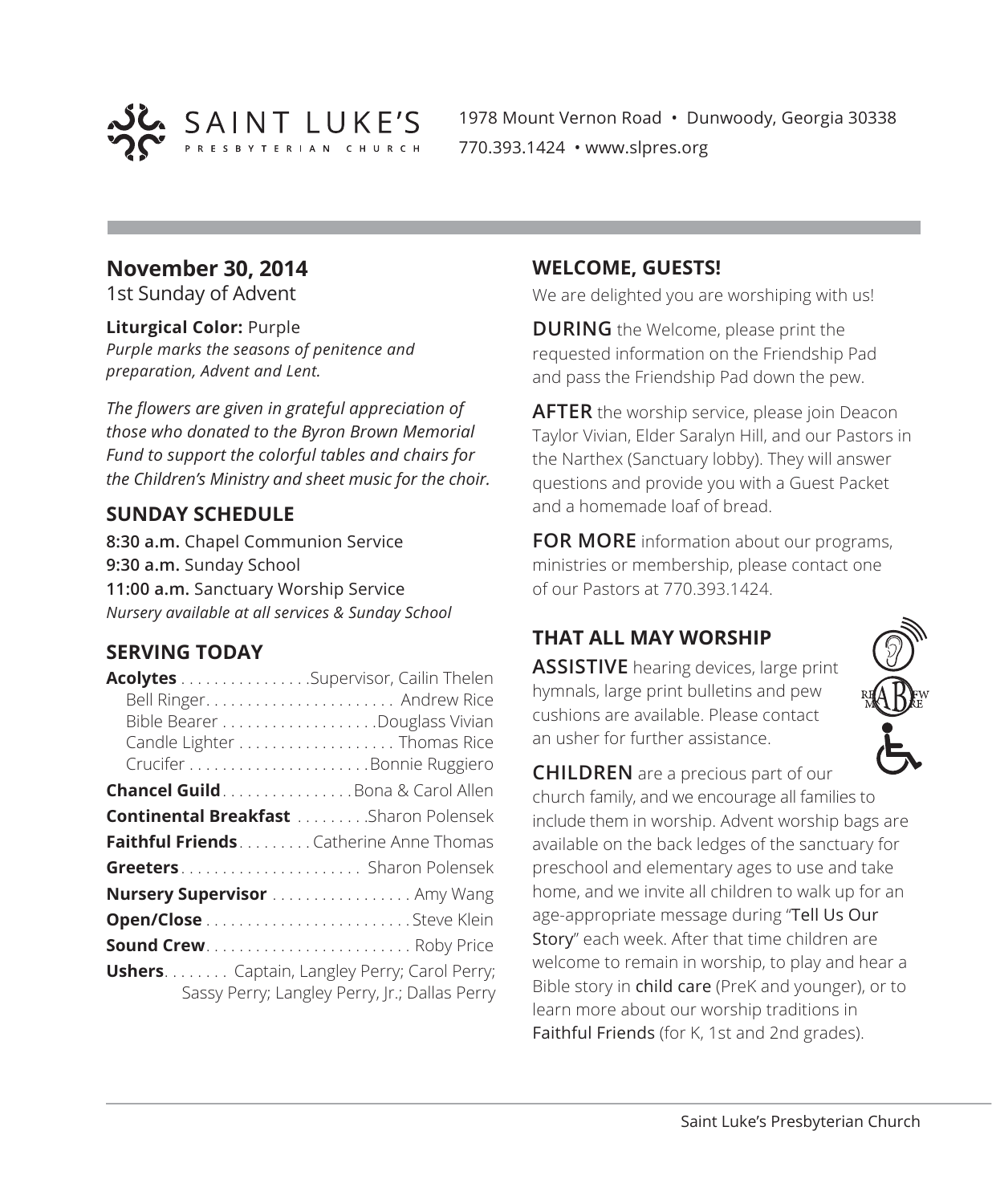### **In Preparation for Worship**

 Comfort, comfort my people, says your God. Speak tenderly to Jerusalem, and cry to her that her warfare is ended, that her iniquity is pardoned, that she has received from the Lord's hand double for all her sins." *Isaiah 40:1-2*

#### **Gathering Prayer**

**Prelude** Comfort, Comfort Now My People *arr. Egil Hovland*

comfo

#### **Welcome & Passing of the Peace**

Leader: May the peace of Christ be with you. **People: And also with you.**



#### $*$  Hymn #3

**Hymn #3** Comfort, Comfort You My People *PSALM 42*

#### **Call to Confession**  \*

Leader: The Lord be with you. **People: And also with you.** Leader: Let us pray.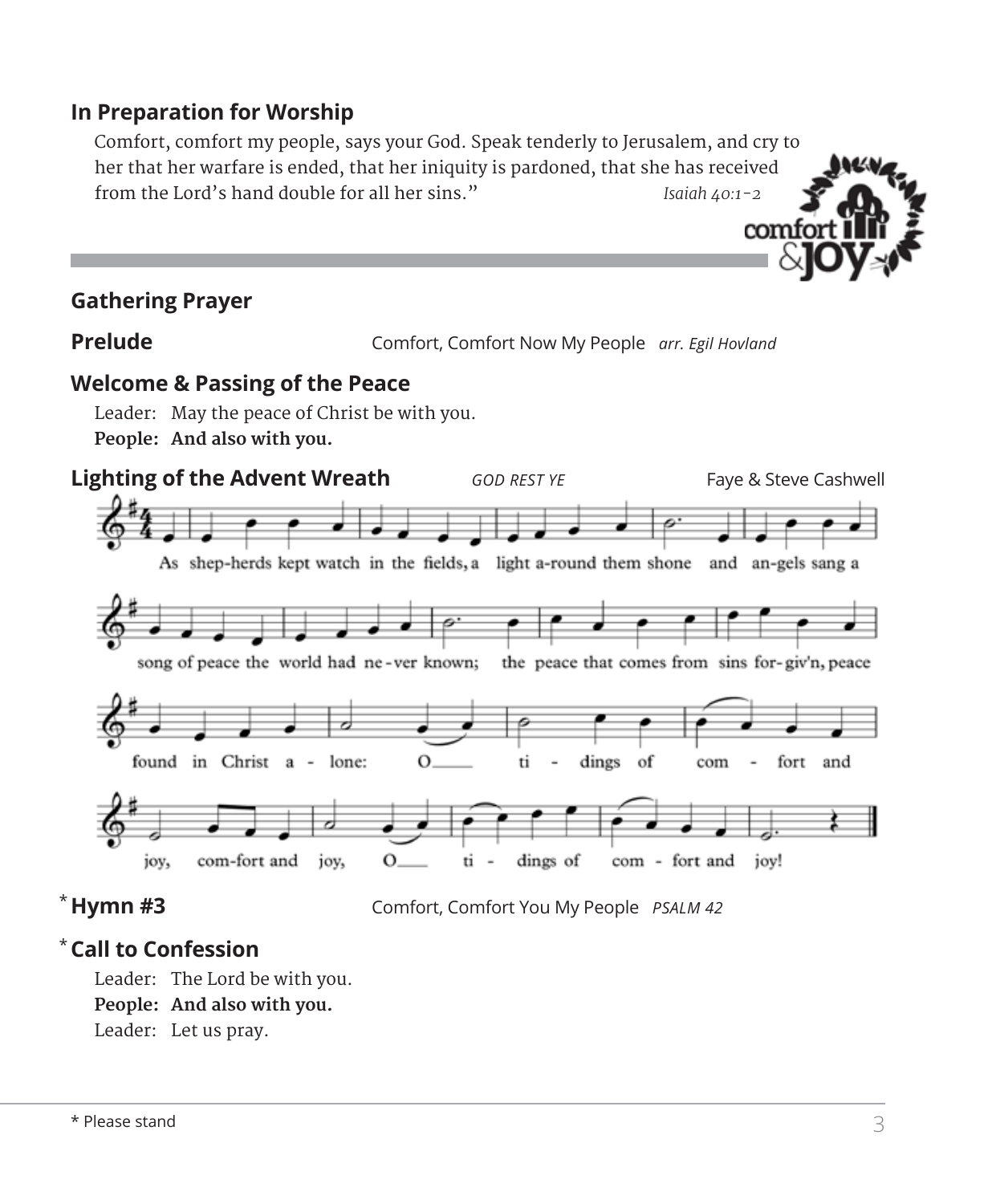#### **Prayer of Confession**  \*

**GOD OF THE PAST, in the wilderness of Jordan You sent a messenger to prepare human hearts for the coming of the Christ. We rejoice that through the centuries that message of hope has brought confidence and joy to people. GOD OF THE PRESENT, even now You are among us. Forgive us that often we have failed to discern Your presence with us, and have felt deserted and alone. Make strong in our hearts the faith of Him who is our peace and comfort. GOD OF THE FUTURE, teach us to live in expectation – that our hope is anchored in the certainly of Your tomorrow, as we now pray…** *(time of silent confession)*

Leader: Lord, in Your mercy,

**All: Hear our prayer, Amen.**

#### **Assurance of Forgiveness** \*

#### **Song of Praise** *GLORIA* \*

**Gloria in excelsis Deo. Gloria in excelsis Deo.**

#### **Tell Us Our Story Catherine Anne Thomas**

 Parents may take their young children (through PreK) to our nursery. Parents of children in K, 1st or 2nd grade may take them to the Narthex and fill out a **Faithful Friends** name tag, provided a child authorization form is on file. If a form is not on file, parents should take their Faithful Friend to The Harbor, Rm. 213.

### **Morning Prayer & The Lord's Prayer**

 **Our Father Who art in heaven, hallowed be Thy name. Thy kingdom come, Thy will be done, on earth as it is in heaven. Give us this day our daily bread; and forgive us our debts, as we forgive our debtors; and lead us not into temptation, but deliver us from evil. For Thine is the kingdom and the power and the glory, forever. Amen.**

**Anthem** In Night's Dim Shadows Lying *arr. George Guest* Chancel Choir In night's dim shadows lying, our limbs fast locked in sleep, to Thee with faithful sighing, our souls their vigil keep. Desire of every nation, hear, Lord, our piteous cry, Thou Word, the world's salvation, uplift us where we lie. Lord, be thine Advent hastened lest sin Thy people mar, the gates which Adam fastened, the gates of heaven unbar. Son, to Thine endless merit, Redeemer, Savior, Friend, with Sire and Holy Spirit be praises without end. *(Charles Coffin)*

| <b>Old Testament Reading</b>                                                               | Isaiah 40:1-11; page 627 | Meredith Loftis |
|--------------------------------------------------------------------------------------------|--------------------------|-----------------|
| Leader: The Word of the Lord.<br>People: Thanks be to God.                                 |                          |                 |
| <b>New Testament Reading</b><br>Leader: The Word of the Lord.<br>People: Thanks be to God. | John 14:25-31; page 103  |                 |
| <b>Sermon</b>                                                                              | The Peace of Christ      | Steve Vance     |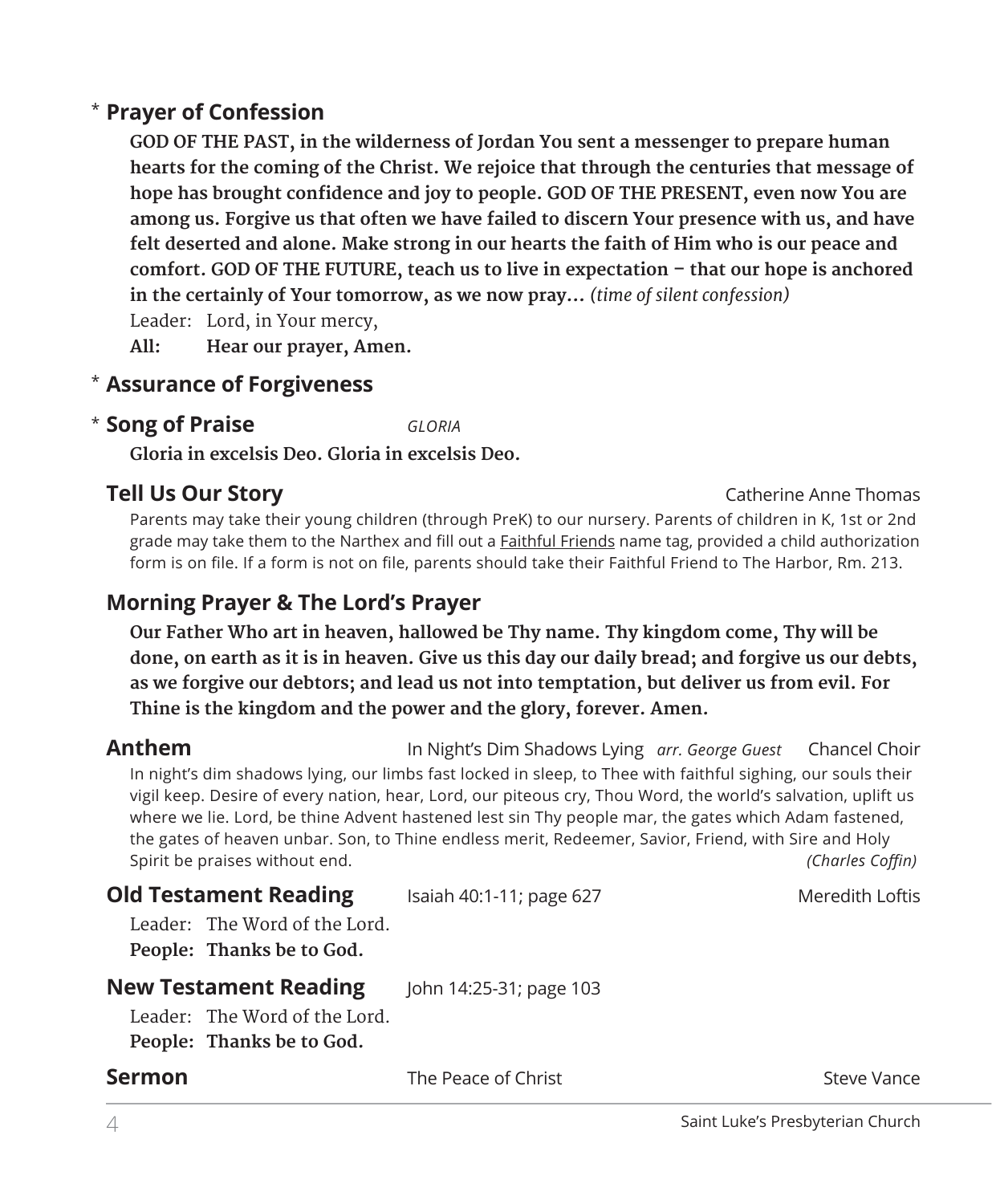#### \* **Affirmation of Faith** Romans 5:1-5

**We believe that... "since we are justified by faith, we have peace with God through our Lord Jesus Christ, through whom we have obtained access to this grace in which we stand; and we boast in our hope of sharing the glory of God. And not only that, but we also boast in our sufferings, knowing that suffering produces endurance, and endurance produces character, and character produces hope, and hope does not disappoint us, because God's love has been poured into our hearts through the Holy Spirit that has been given to us." Amen.**



\* **Prayer of Dedication**



**WORSHIP NOTE:** Jill Hudson is playing the piano.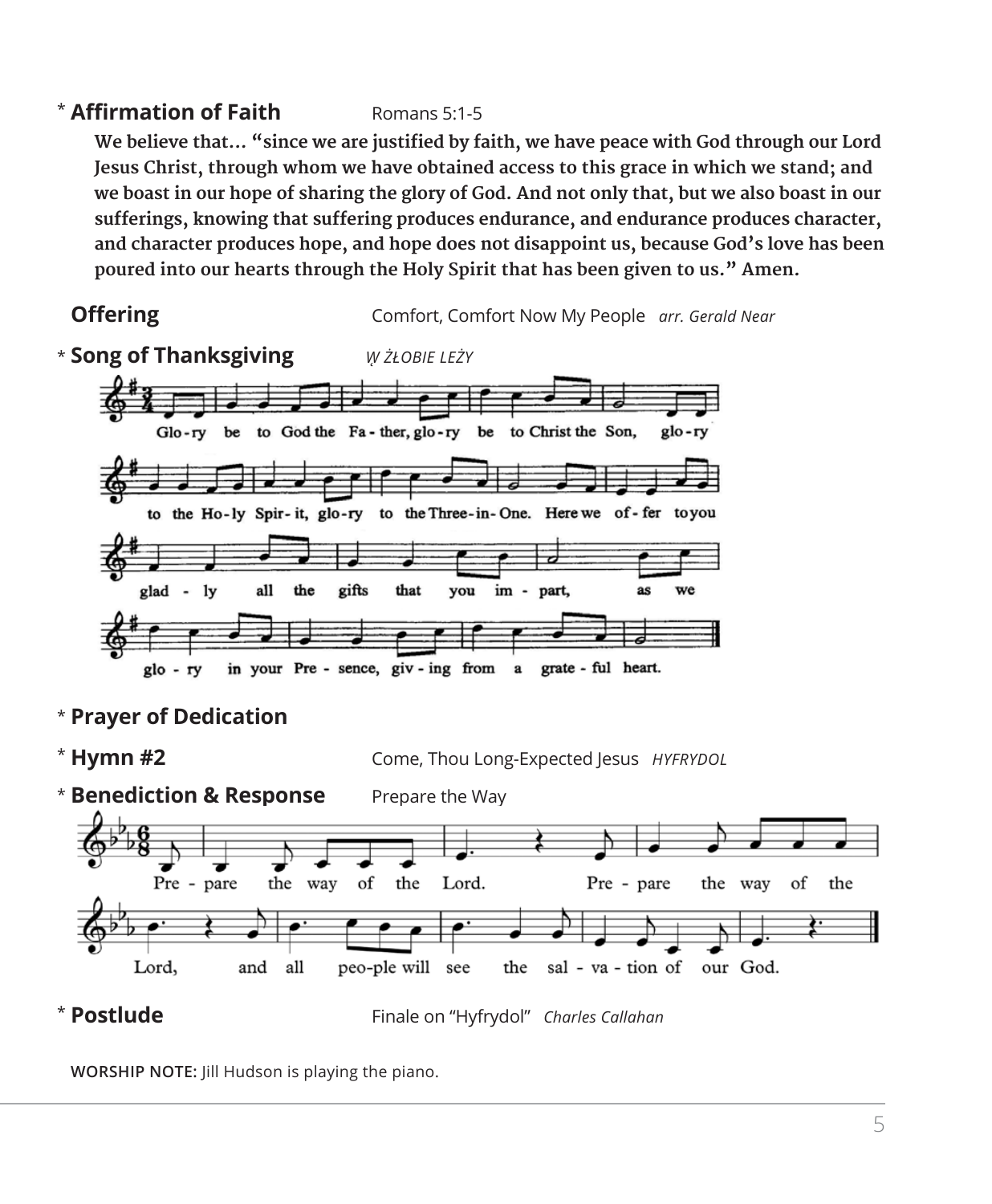**POINSETTIAS** Please help cover the cost of our poinsettias. Your purchase may honor or remember a loved one and their names will be published in the bulletin on Dec. 21. Donation envelopes are in the pew boxes until Dec. 14. \$15 per plant (please write "poinsettias" on the memo line). You may take poinsettias home after worship on Jan. 4. Contact: Jan Slater, 770.391.0489 or Nancy Self, 404.237.6551.

**REGISTER NOW** for **MOUNTAIN T.O.P. FAMILY WEEKENDS** Your family has a unique opportunity to serve families in the Cumberland Mountains through working and worshiping together. You'll arrive Fri. evening, work in the community on Sat., worship Sat. evening, and leave Sun. morning after breakfast. Projects are based on the skills of family members and the expressed needs of the families we work with. Spaces fill up very quickly, so sign up today at http://mountain-top.org/ family-weekend/family-weekend-application, or contact Shannon Dill with questions. 12 & under: \$50; 13 & up: \$60; \$200 max per family. 2015 Dates: **March 27-29** or **April 10-12.**

#### **LET OUR NOMINATING COMMITTEES HEAR FROM YOU!** At the Nov. 16 congrega-

tional meeting, two committees were elected. The **Pastor Nominating Committee Nominating Committee** (PNCNC) is composed of Patsy Bradley, Sarah Caverhill, David King (chair), Todd Parker, Wayne Radloff, Kelly Sloan and Miles Young. The **Officer Nominating Committee** is composed of Beth Eisenmesser, Mary Guerrant, Sally Larson, Lindsay Moss, Laura Singley, Barry Smith and David Tharp (chair). If you would like to recommend someone to serve on the PNC or as an elder or deacon, please contact one of these committee members. Recommendation forms are in the lobby and narthexes.

### **A SERVICE OF COMFORT AND REST** is hosted by Stephen Ministry in the Chapel on Sun., Dec. 14, at 5 p.m. We invite you to a time of quiet reflection in the midst of this busy season. Please join us for refreshments at the close of the program. Here's a note from an attendee last year:

*"I want to thank the Stephen Ministers at Saint Luke's who allow us to open our hearts to all of the feelings and meanings of this season. I am no longer in a difficult situation, per se, but the time and structure and spiritual grounding of this service still offers me immense opportunity to be true to myself… to honor my parents and all of the Christmases we shared, to think about my own Christian experience and mortality, to pause and reflect on the life of my friends and their families so full of joy and change and loss as the years go by. This service as a part of Saint Lukes Christmas traditions is precious, irreplaceable and feels touched by a sacred blessing."* 

**BUY SOME, SHARE ONE** Support local food pantries by buying an extra item every time you go to the grocery store! Donations are collected in the main lobby. Donations go to the Interfaith Outreach Home (IOH) and Community Assistance Center (CAC).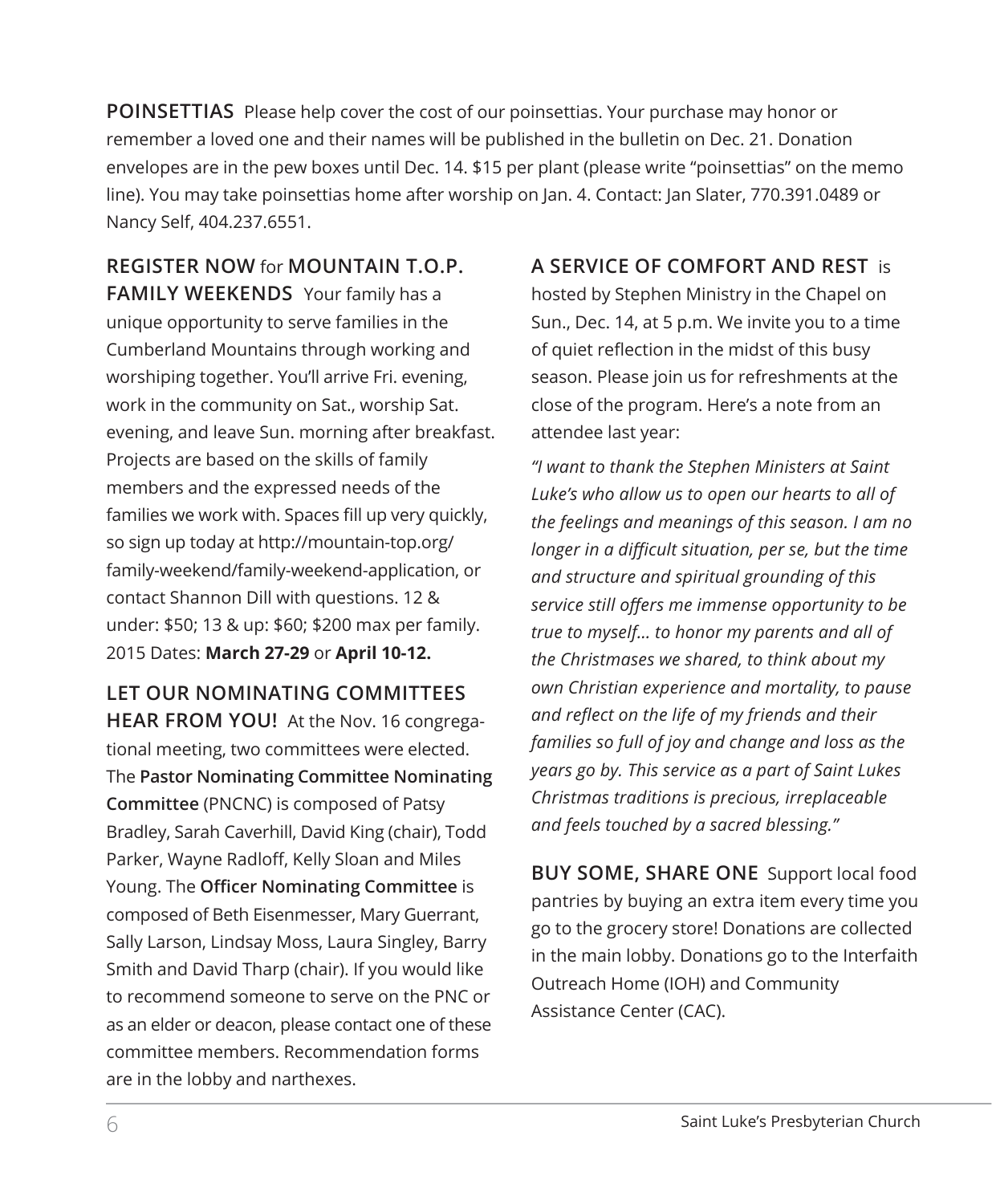**CHRISTMAS EVE 5:00 FAMILY WORSHIP SERVICE** is age-appropriate for ALL generations! We have reading and non-reading parts for children in Kindergarten through 5th grade; sign up at http://goo.gl/Z4OcNA. There is only one rehearsal: Sun., Dec. 14 at noon.

**FAMILY MOVIE NIGHT** Fri., Dec. 5, join our Family Promise guests for a night at the movies, Christmas-style! Gather in the Great Hall at 6 p.m. to watch a special holiday double feature: "Rudolph" and then "Home Alone." Bring a blanket or sleeping bag and your own dinner.

**HAPPY BIRTHDAY, JESUS!** Join us in the Great Hall on Sun., Dec. 7, from 9:30 -10:30 a.m. to celebrate the real reason for the Advent season: the birth of Jesus! We'll sing "Happy Birthday," enjoy birthday cake, and do all sorts of fun activities. Middle and High School Youth are invited to come and assist the little ones. There is no admission charge, but a donation of disposable diapers for the Community Assistance Center would be appreciated.

#### **CHRISMONS & COOKIES RECEPTION**

During both services on Dec. 7, our Presbyterian Women will present their annual gift to our children (through 5th grade): a Chrismon ("Christ's Monogram"). All children, parents, and Chrismon-crafters are invited to a cookie reception in the parlor after 11:00 worship. This will allow the children to meet the person who made their ornament – and allow the ornament-makers to see who gets to take home their handiwork.

**CALLING ALL YOUNG ARTISTS!** Each year, our church family looks forward to seeing original artwork that shows the Bethlehem stable through the eyes of a child. Each scene will be exhibited in our "gallery," and several may even appear in print on Christmas Eve. Submit drawings on  $8\frac{1}{2}$ " x 11" paper in the box in our main lobby. Don't forget to include your child's name and age.

**THE PEW RACK COMMITTEE** would like to add a few members to our group. It involves keeping the racks on the backs of the pews filled and straight for each Sunday in your particular month. Please contact Jean Kammerer at 770-522-9612 or kammererj@bellsouth.net.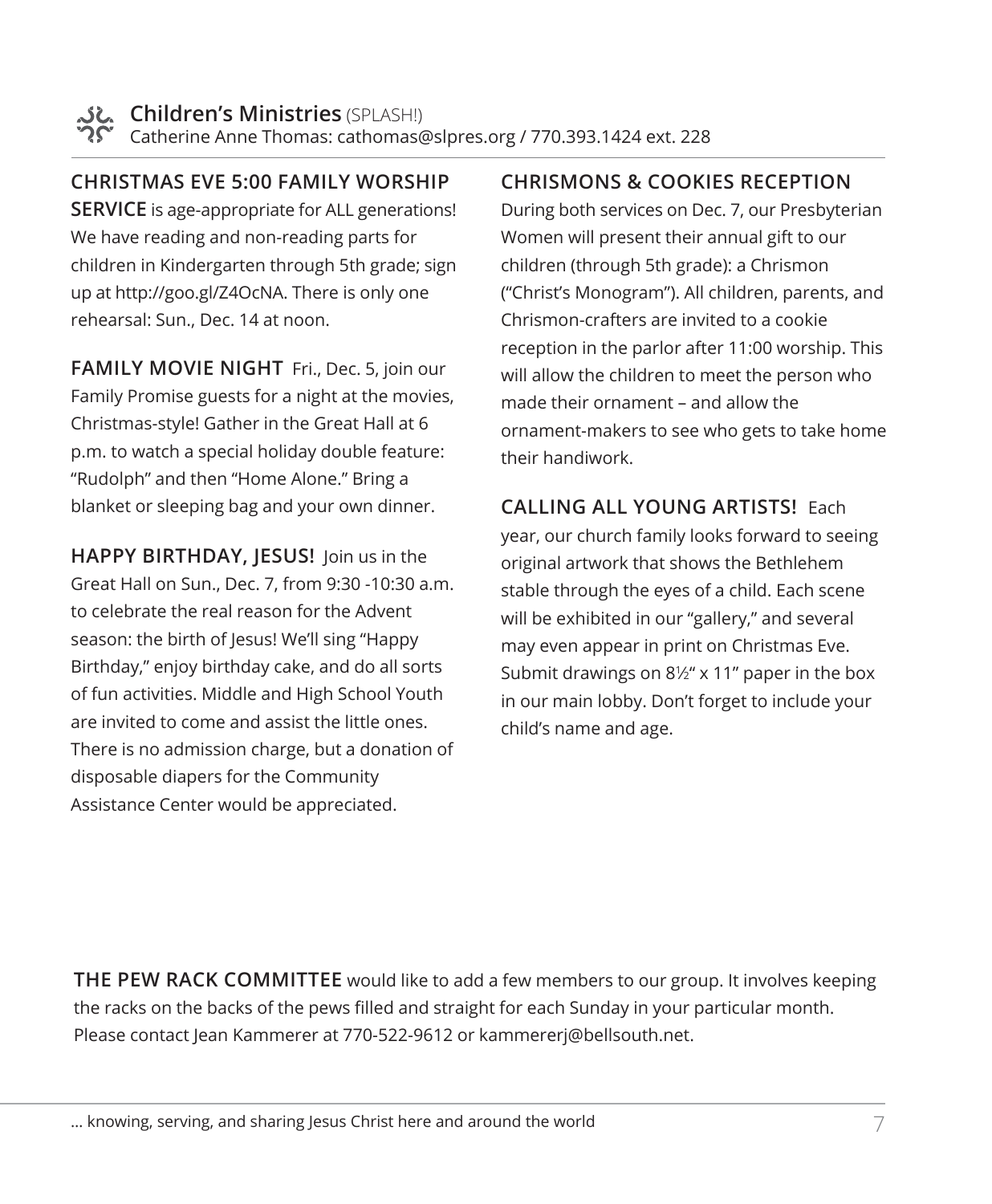

#### **Music Ministry**

Clair Maxwell: clairmaxwell@slpres.org / 770.393.1424 ext. 227

**TOYS FOR TOTS CONCERT**: Sun., Dec. 7 at 4:00 p.m. in the sanctuary This annual event features our own Chancel Choir, Festival Ringers and members of the Premiere Brass. You'll enjoy music of the season and carol singing for the entire family. Bring a new, unwrapped toy for donation. Child care is provided, but all ages are welcome at this festive concert!

**LESSONS AND CAROLS** Our annual tradition returns on Sun., Dec. 14 at both morning services. Hear the retelling of the story of the coming of Christ and be led in song by our choirs at 11 a.m. in the sanctuary. Bring family and friends for a unique morning of scripture and music.

|                          | Cherub Choir   | Westminster    | <b>Youth Choir</b> | <b>Chancel Choir</b> | Fest. Ringers    |
|--------------------------|----------------|----------------|--------------------|----------------------|------------------|
| WEDNESDAY<br>Dec. 3      | 5:15-5:45 p.m. | 5:00-5:45 p.m. | ----------         | 7:30-9:00 p.m.       | $6:15-7:15$ p.m. |
| SUNDAY<br>Dec. 7         |                |                | 5:30-6:30 p.m.     |                      |                  |
| WEDNESDAY<br>Dec. 10     | $5:15-5:45$    | $5:00-5:45$    |                    | 7:30-9:00            | $6:15 - 7:15$    |
| WEDNESDAY<br>Dec. 17     | $5:15-5:45$    | $5:00-5:45$    |                    | 7:30-9:00            |                  |
| SUNDAY<br>Dec. 21        | 12:15-1:00     | 12:15-1:00     |                    |                      |                  |
| Christmas Eve<br>Service | 5:00 p.m.      | 5:00 p.m.      | 7:30 p.m.          | 7:30 p.m.            | 7:30 p.m.        |

#### **Special Choir Rehearsals in preparation for Christmas:**

#### **THREE MUSICAL REASONS WE USE HYMNALS**

http://www.theologyinworship.com/2014/07/22. Anthony Easton.

**1. Hymnals actually teach music.** The un-trained and trained alike can look at the words and music in the hymnal and learn to follow rhythm and melody.

**2. Hymnals set a performance standard.** Hymnals provide notation: everyone has it and we all know how the song is supposed to go.

**3. Hymnals integrate the music and text.** Words on a screen give no musical information. Singing with hymnals means we don't have to learn a song by rote.

**Saint Luke's will soon have the new Presbyterian Hymnal, "Glory to God." Please consider helping to fund it by donating one or more, and dedicating them in honor, memory or celebration of someone special (\$20). Envelopes coming soon to a pew near you, and watch for the lobby table!**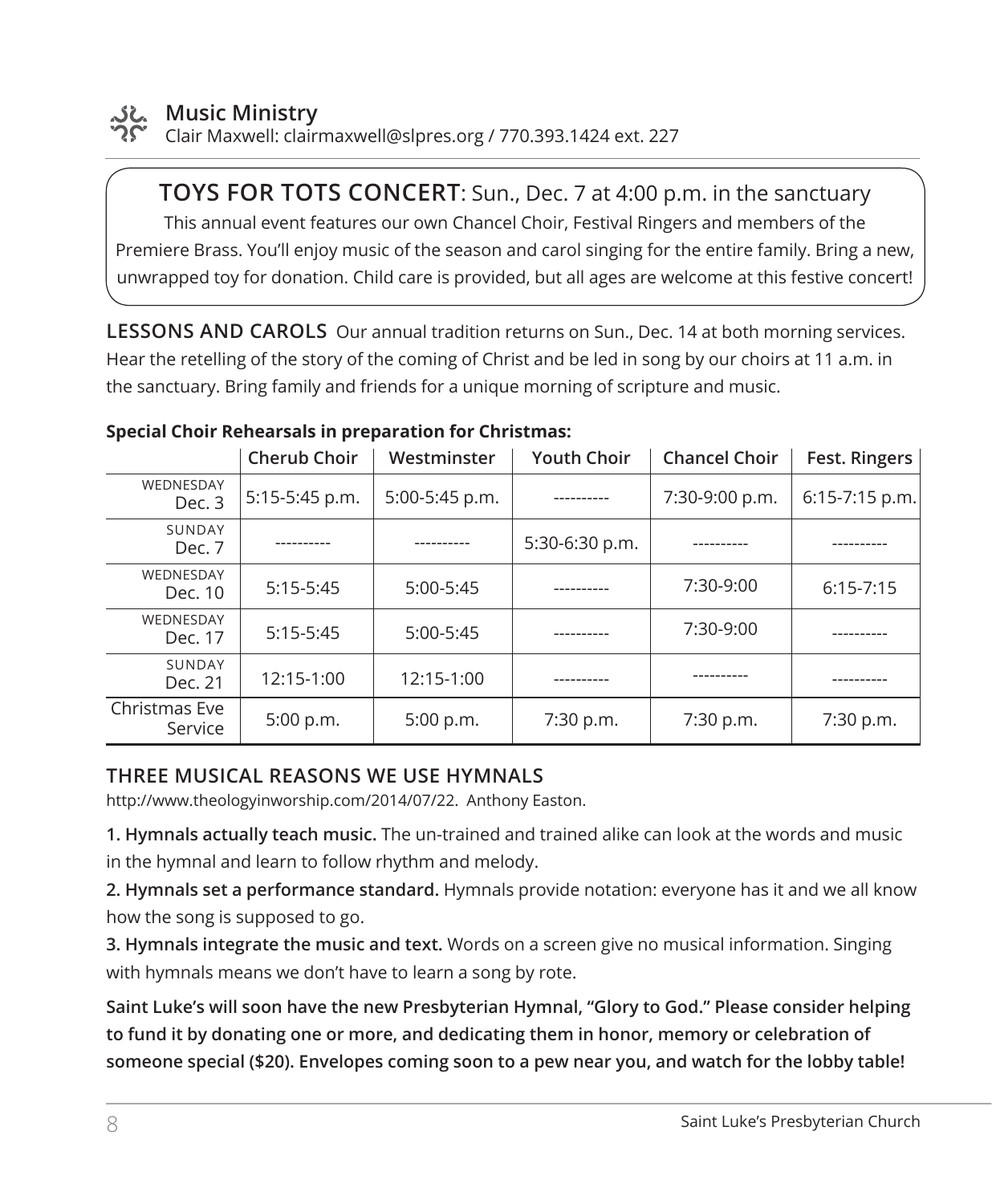

#### **Adult Ministry**

Shannon Dill: shannondill@slpres.org / 770.393.1424 ext. 229

#### **ADULT SUNDAY SCHOOL CLASSES** meet

most Sundays from 9:30-10:30 a.m.

| The Story of the Bible     | Rm 145       |
|----------------------------|--------------|
| FINCH (Families in Christ) | Rm 203       |
| Seasons of the Spirit      | Rm 231 & 233 |
| <b>Faith Foundations</b>   | Rm 232       |
| Soul Food                  | Rm 234 & 236 |

**DISCIPLE IV CLASS** Tues. from 7-9 p.m. in the Session room. (No class Dec. 23 & Dec. 30).

**FRIDAY MORNING MEN'S BIBLE STUDY** 

Fellowship and Bible study every Fri. from 6:40-8 a.m. in the Parlor with Dan Joyce.

#### **Youth Connection**

Phil Brown: philbrown@slpres.org / 770.393.1424 ext. 238

- **NOV. 30: MS Sunday School / HS Sunday School** 9:30-10:30 a.m. **No Youth Group** Be thankful for your family.
- **DEC. 7: MS Sunday School / HS Sunday School** 9:30-10:30 a.m. **HS FIRST SUNDAY:** *Join Emily Wilmesherr for lunch after the 11 a.m. service. (Parents, contact Emily if you can help drive: emilywilmesherr@slpres.org)* **No Youth Group** Be thankful for your family.
- **DEC. 9: HS 2ND TUESDAY:** *meet for breakfast at 6:45 a.m. and then head to school from there. (Call Phil Brown, 970.215.9041, if you have questions or need a ride.)*
- **DEC. 14: Still need a location for HS Christmas Party** *Call Phil Brown, 970.215.9041*
- **DEC. 16: Live Nativity** Serve hot chocolate
- **DEC. 23: HS 4TH TUESDAY:** *No breakfast today; sleep late.*

Saint Luke's office hours are Mon.-Fri., 8:30 a.m. - 4:30 p.m.: **770.393.1424 PRAYER GUIDE** questions or requests should be directed to Sally Hawkins; **CHURCH CALENDAR** requests should be directed to Bonnie Farrar (ext. 225).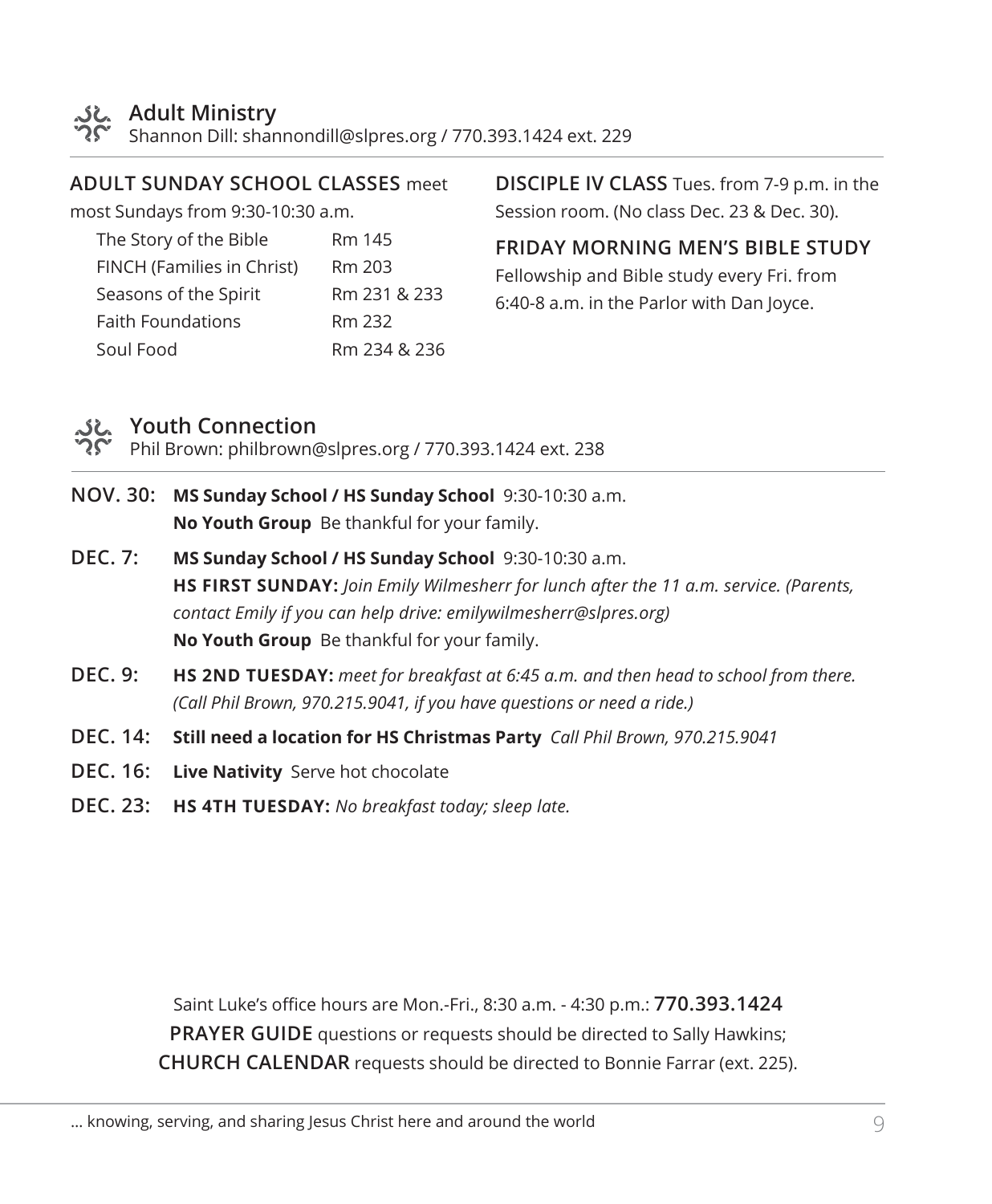Women and their guests are invited to the annual **PW CHRISTMAS DINNER** and communion worship service on Mon., Dec. 8th at 6 p.m. Dinner will be in the Great Hall at 6:30 p.m., followed by a worship service in the sanctuary (led by Rev. Lyndsay Slocum, Senior Associate Pastor at Roswell Pres. Church). The cost is \$15 per person. Sign up in the lobby or online at www.slpres.org/pw-christmas-dinner/.

#### **THORNWELL CHRISTMAS OFFERING**

Saint Luke's Presbyterian Women has supported *Thornwell Home for Children* for over 30 years with a special Christmas Offering. Join our tradition of making a Thornwell donation in lieu of sending Christmas cards to your Saint Luke's Family! Place your contribution in the offering plate or use the envelopes provided in the lobby. Donations will be collected through Dec. 14. *MAKE CHECKS PAYABLE TO PRESBYTERIAN WOMEN.*

**CHECK IT OUT** Saint Luke's library has books for Christmas and Advent on display on the large center windowsill in the library. We have everything from children's boards books to Bible studies.

**ON A MISSION FOR MITTENS** Again this year, PW is collecting mittens for children and adults to be given to the shelters where the sandwich project sandwiches will be distributed. There is a box in the lobby for your donations. Thank you!

The **OWLS' ANNUAL CHRISTMAS OPEN HOUSE** will be at Libby Neely's on Dec. 13, 2 - 4 p.m. We will have shrimp and all sorts of goodies to enjoy. There will be drivers at the Church to carpool everyone to and from Libby's. See you then!

**SANTA CLAUS EXPRESS** Today is the last day to donate gifts to the residents of the Presbyterian Home & Village. Collection baskets are in the lobby and PW room until **Nov. 30**. Questions: Beverly Miller, 770.394.4833.

**MEN'S BREAKFAST**: Dec. 13, 8 a.m. There aren't many of us who fly helicopters (except maybe in our dreams). But at Saint Luke's, there's a man who not only flys helicopters, he does it to help save lives: Jim Strange. Jim will be our Men's Breakfast guest speaker on Dec. 13. You'll learn about his life-saving work and enjoy a delicious breakfast prepared by our Men's Breakfast chefs. Hope you can join us. Saint Luke's women and their guests are always welcome. Contact Daryl Moore: (H) 770.395.6278 / (Cell) 404.993.6203 / ddmoore@yahoo.com

**FAITH & FILM** meets the 3rd Friday of each month in room 207. It's an informal opportunity to watch great movies and explore your faith through the lens of today's film culture; bring a friend! Potluck dinner at 7 p.m.; the movie starts at 7:45 p.m. Please RSVP to Cindy or Josh Nunez at breakingbread14@gmail.com or 678.230.1236. Dec.  $19, \ldots, \ldots$  The Christmas Choir NR/2008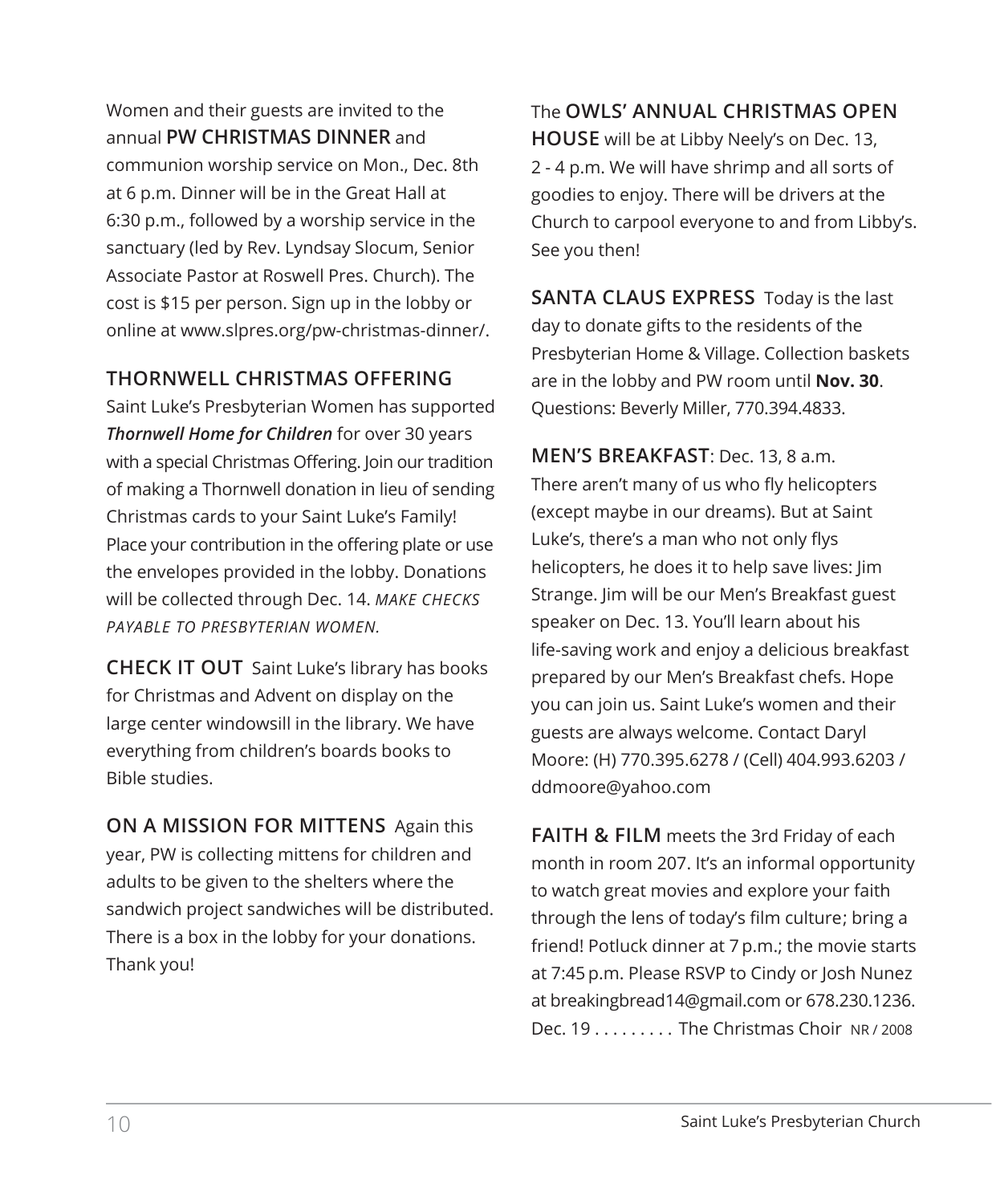**FOR KIDS:** wreath/calendars and devotional guides are available in the main lobby.

**FOR ADULTS:** Devotional guides are available in the main lobby; a donation of \$2 to offset the cost of the books is appreciated. You can also access the "Comfort and Joy" devotional by using the links below:

for Nook®: http://goo.gl/OWzzO8 for Kindle®: http://goo.gl/AYs4Tc

**BE A TARTAN TROT SPONSOR!** We need

your help to put on a successful race. All race proceeds go directly to Youth Mission and Saint Luke's Outreach. Pledge cards are available in the lobby, on the website (tartantrot.com) or by email: Laura at laurasingley@att.net.

#### **CHURCH-WIDE CHRISTMAS PARTY**

Join your Saint Luke's family for Christmas food, fellowship, and fun on Dec. 13 from 5:30-8:30 p.m. at the home of Sally and Dan Joyce. Bring an appetizer or dessert to share. Childcare will be available from 5-9 p.m. (\$5 per child – please let us know their names and ages when you sign up). RSVP on the poster in the lobby. If you have any questions call Fern Mitropoulos or Donna Nall. Hope to see you there!

# Mark your calendar: **ADVENT RESOURCES:** *COMFORT AND JOY*

#### **NOVEMBER**

| 30 | Santa Claus Express: all items due |
|----|------------------------------------|
|    | Family Promise (through Dec. 7)    |

#### **DECEMBER**

|    | Happy Birthday Jesus, 9:30-10:30 a.m.                                |
|----|----------------------------------------------------------------------|
|    | Chrismons & Cookies, Noon                                            |
|    | Toys for Tots Concert, 4 p.m.                                        |
| 8  | PW Christmas Dinner & Worship, 6 p.m.                                |
| 13 | Men's Breakfast, 8 a.m.                                              |
|    | OWLS Christmas Open House, 2-4 p.m.                                  |
|    | Christmas Party, 5:30-8:30 p.m.                                      |
| 14 | Lessons & Carols: special music at<br>8:30 and 11 a.m. services      |
|    | <b>Thornwell Children's Home:</b><br>Last day for Christmas offering |
|    | Last day for <b>Poinsettias</b>                                      |
|    | Rehearsal for cast of Christmas Eve<br>Family Service, Noon          |
|    | Service of Comfort & Rest, 5 p.m.                                    |
| 16 | Live Nativity, 6-7:30 p.m.                                           |
| 21 | All choirs rehearse for Christmas Eve,<br>12:15-1:00 p.m.            |
| 24 | Chrismas Eve Services:<br>5:00, 7:30 & 11:00 p.m.                    |